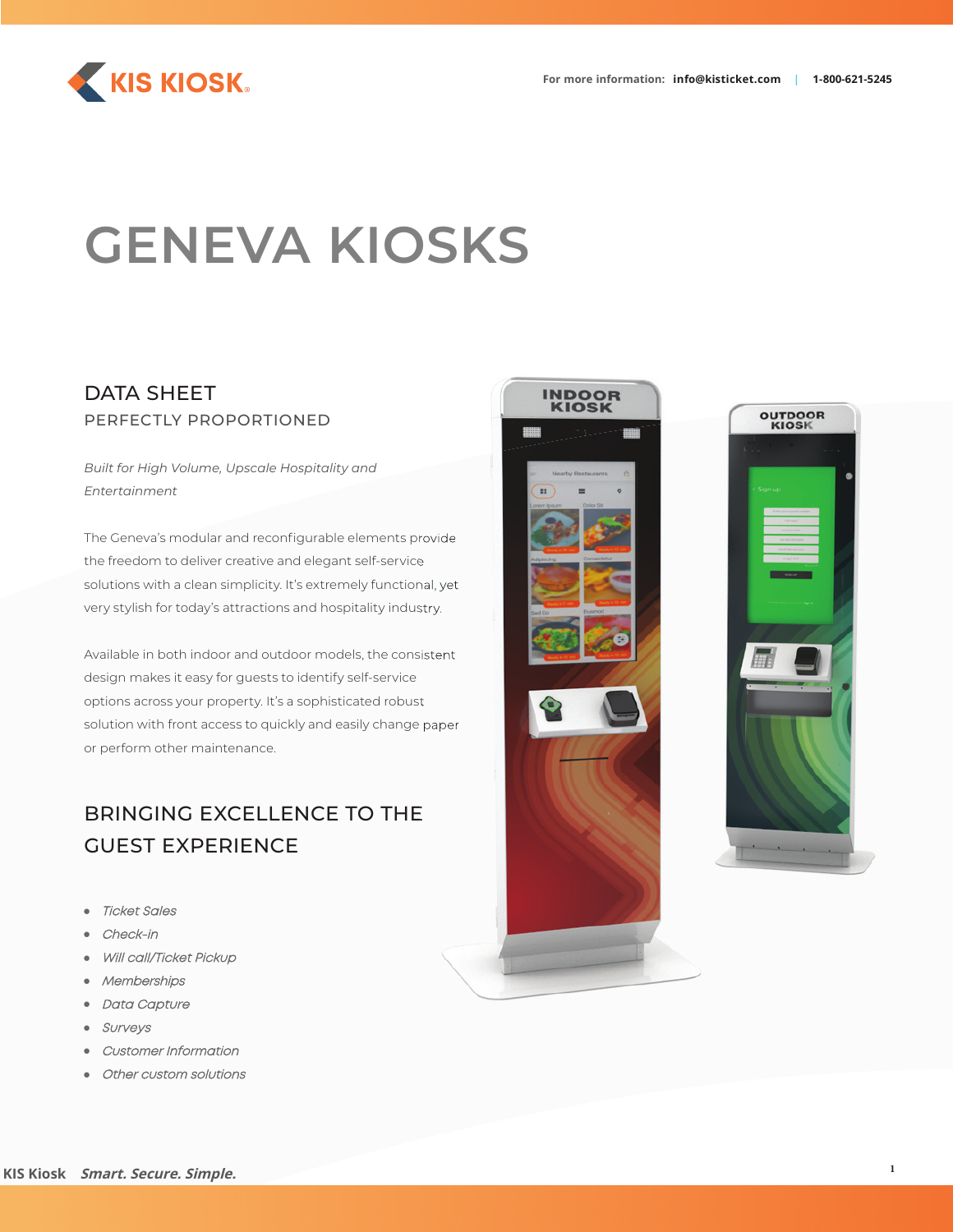

# **GENEVA KIOSK**

PERFECTLY PROPORTIONED WITH ITS LONG, SLEEK DISPLAY FOR GUESTS TO QUICKLY IDENTIFY SELF-SERVICE OPTIONS.



The Geneva Kiosk was designed to be ultra versatile for a variety of environments, both indoor and outdoor. This high-performance solution was built with a flexible component cavity to accommodate the necessary technology to deliver the ultimate guest experience.

Its 27" monitor increases the interactive real estate and still provides elegant, clean simplicity.

- Payment devices can be positioned below the monitor or as side components.
- Component cavity can hold both a ticket printer and a receipt printer.
- The kiosk is serviced from the front to allow for easy maintenance and paper changes.

With its aesthetics, performance and quality, the Geneva is the perfect solution for high-volume attractions and hospitality.